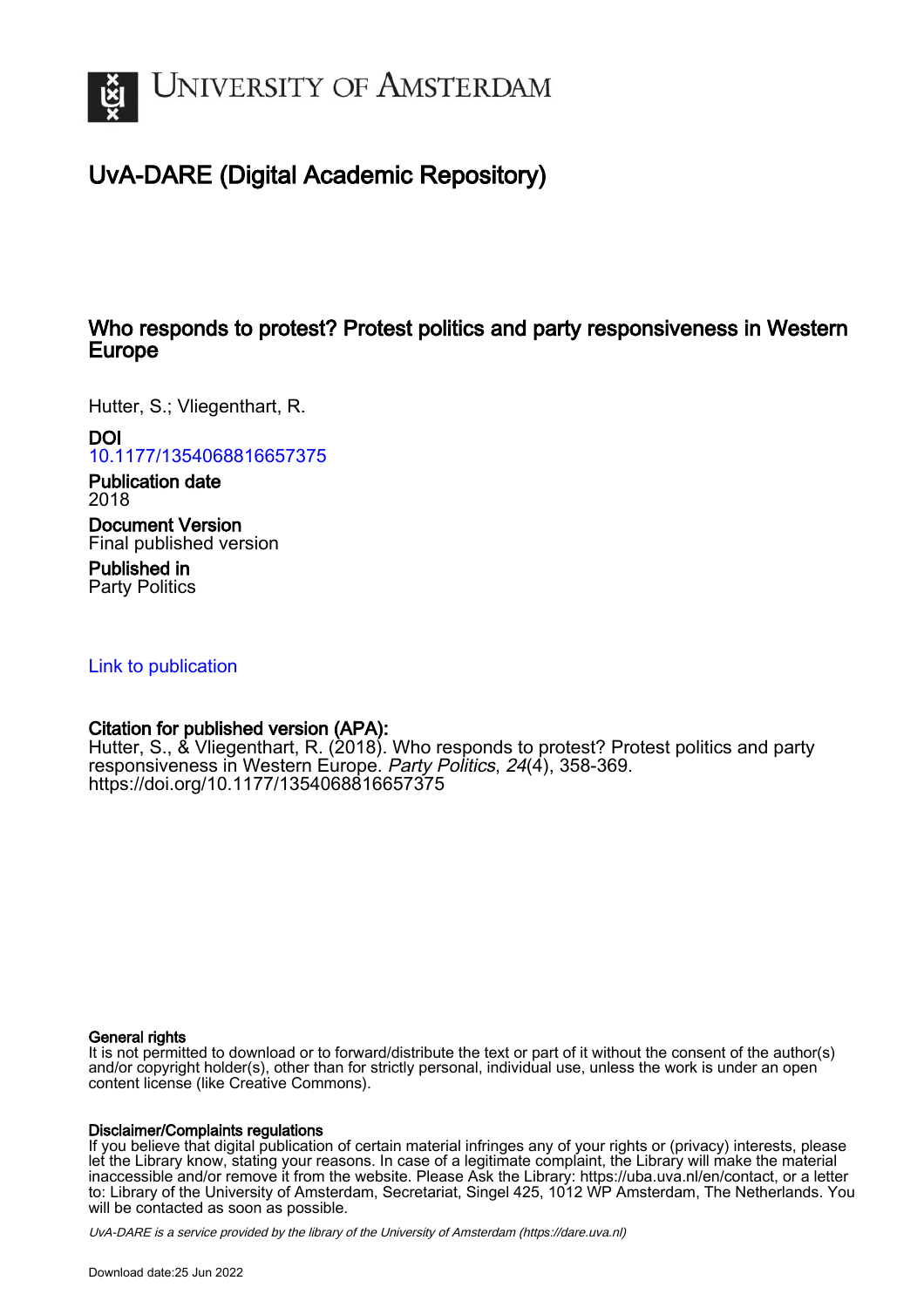# **PartyPolitics**

# Who responds to protest? Protest politics and party responsiveness in Western Europe

Party Politics 2018, Vol. 24(4) 358–369 © The Author(s) 2016 Reprints and permission: [sagepub.co.uk/journalsPermissions.nav](https://uk.sagepub.com/en-gb/journals-permissions) [DOI: 10.1177/1354068816657375](https://doi.org/10.1177/1354068816657375) [journals.sagepub.com/home/ppq](http://journals.sagepub.com/home/ppq)



Swen Hutter European University Institute, Italy

#### Rens Vliegenthart

University of Amsterdam, the Netherlands

#### Abstract

This article addresses the questions of whether and why political parties respond to media-covered street protests. To do so, it adopts an agenda-setting approach and traces issue attention in protest politics and parliament over several years in four West European countries (France, Spain, the Netherlands and Switzerland). The article innovates in two ways. First, it does not treat the parties in parliament as a unitary actor but focuses on the responses of single parties. Second, partisan characteristics are introduced that might condition the effect of protest on parliamentary activity. More precisely, it assesses the explanatory power of ideological factors (left-right orientation and radicalism) and other factors related to issue competition between parties (opposition status, issue ownership and contagion). The results show that parties do respond to street protests in the news, and they are more likely to respond if they are in opposition and if their competitors have reacted to the issue.

#### Keywords

agenda setting, party politics, protest politics, responsiveness, Western Europe

### Introduction: Studying protest-party interactions between elections

Political parties and social movements are key actors involved in interest intermediation between citizens and the state. Parties and movements might differ in form (organization vs. network), institutional access (high vs. low) and the main site of activity (parliament vs. 'the street'), but both articulate societal interests and make publicly visible demands on behalf of a constituency. Therefore, it seems counterproductive that, since the 1980s, research on social movements and protest has become increasingly disconnected from mainstream political science in general and the study of parties and elections in particular. However, due to both scholarly attention cycles and recent political events, such as the rise of movement parties in Southern Europe, there have been new attempts to bridge this gap (e.g. della Porta et al., 2017; Hutter and Kriesi, 2013; McAdam and Tarrow, 2010, 2013). These are giving us a more nuanced understanding of how interest

intermediation works and the roles that social movements and protests play in the process.

The present article is another effort to bridge this gap. By adopting an agenda-setting approach, we examine the effects of media-covered street protests on the issue attention of parties. Our research questions are as follows. Do political parties in their parliamentary questions respond to the issues addressed in protests? If so, which factors determine the strength of the relationship? In contrast to other recent work linking these fields, we do not emphasize elections and electoral campaigns as heightened moments of party conflict. Instead, we focus on the interactions between protest and political parties in the periods between elections. Furthermore, we focus on issue emphasis as a

Corresponding author: Swen Hutter, European University Institute, Via Roccettini 9, Fiesole 50014, Italy. Email: swen.hutter@eui.eu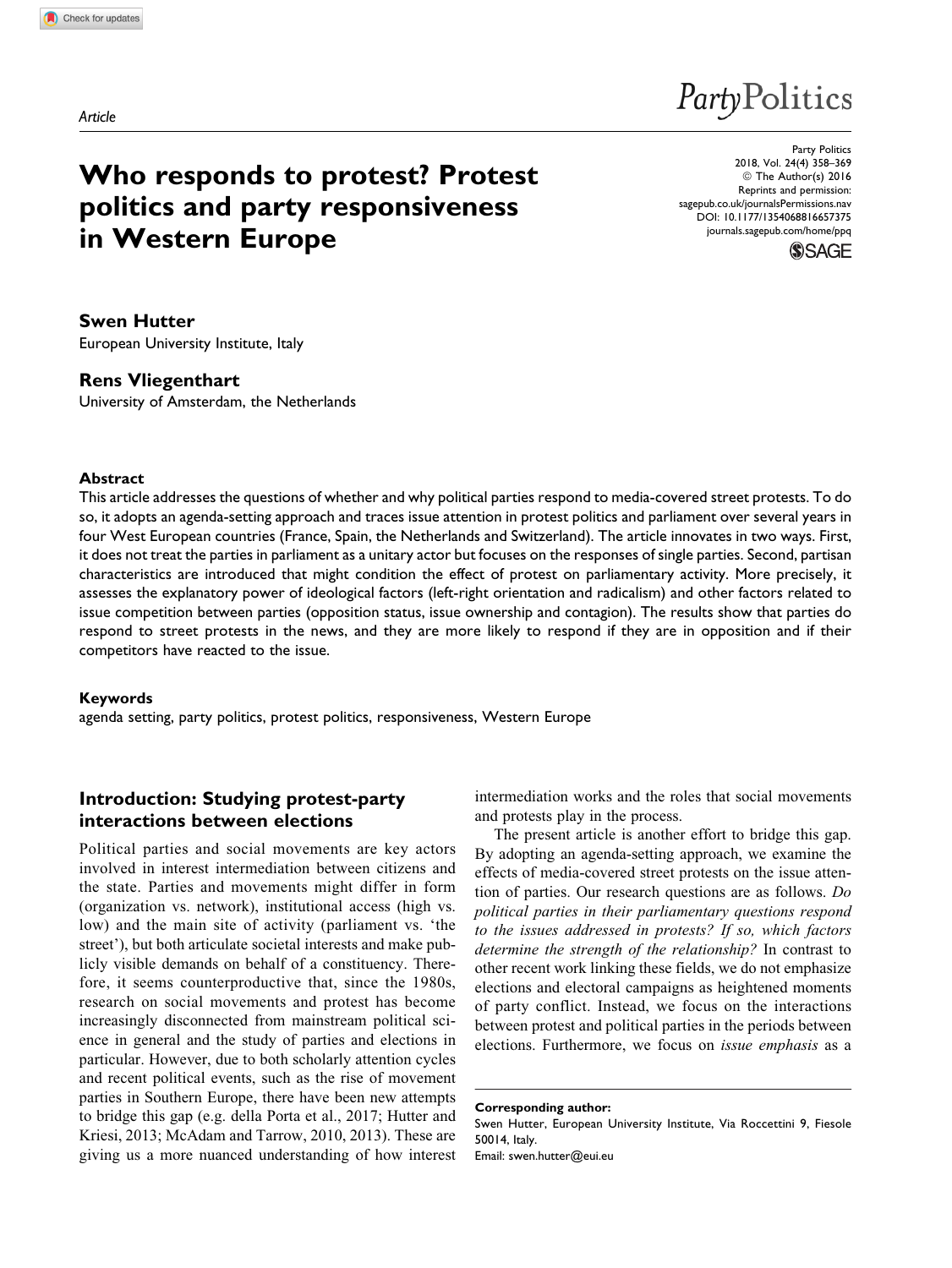particular element in the strategic toolkit of political parties (for classical accounts, see Budge and Farlie, 1983; Carmines and Stimson, 1993; Robertson, 1976). According to this theoretical approach, a crucial element of party competition is that parties emphasize issues that benefit them electorally while they ignore those that might be potentially harmful. More precisely, we focus on the attention parties pay to issues in parliamentary questions. These parliamentary questions are argued to be part of the 'symbolic' political agenda: they do not have direct policy consequences but are an important way for a party to highlight its priorities and respond to the issues of the day (Walgrave and Van Aelst, 2006). Parties might also respond to protests by adapting their issue positions or framing strategies, but issue emphasis or 'getting attention' seems to be a condition for these types of response.<sup>1</sup>

There is increasing, but still limited, research that adopts such an agenda-setting approach to studying movement outcomes (for an overview, see Walgrave and Vliegenthart, 2012). These studies investigate the relationship between the attention devoted to issues by protesters and by other political actors, for example, parliament or government. The empirical findings are not conclusive. Nevertheless, they indicate that (a) there is some agenda-setting effect of protest and (b) this effect is stronger in the early stages of the policy process. However, the studies share a major shortcoming, as they usually treat parliament or government as unitary actors. In this study, we innovate by focusing on the responses of individual political parties and especially on the way they vary in their responses to media-covered protest.

Furthermore, we innovate by introducing party characteristics that might condition the effect of protest on a single party's parliamentary activity. We draw on related studies that examine whether and why parties respond to other types of external signals, such as shifts in public opinion, general media attention or competitor behaviour (e.g. Adams et al., 2004, 2006; Green-Pedersen and Mortensen, 2010, 2015; Klüver and Spoon, 2014; Meguid, 2005; Spoon et al., 2014; Vliegenthart and Walgrave, 2011; Wagner and Meyer, 2014). These studies show that responsiveness depends on, for example, ideological affinity, opposition status or contagion. In the present study, we assess two ideological factors (left-right orientation and radicalism) and three additional factors related to party issue competition (issue ownership, contagion and opposition status). We scrutinize the explanatory power of these factors by showing whether they affect the extent to which parties respond to the particular signals sent by the participants involved in protest events.

Empirically, our analysis covers several years and four European countries: France (1995–2005), the Netherlands (1995–2011), Spain (1996–2011) and Switzerland (1995– 2003). The data on parliamentary questions were collected by the Comparative Agendas Project (CAP) ([http://](http://www.comparativeagendas.net)

[www.comparativeagendas.net](http://www.comparativeagendas.net); including links to data sets). The protest data were collected by the National Political Change in a Globalizing World project (Kriesi et al., 2012). More precisely, the protest data were collected by means of a quantitative content analysis of protest coverage in national quality newspapers. Using media data to assess the activity in the protest arena reflects the predominant approach in studies on the agenda-setting power of protest. On the one hand, this choice follows a long-standing tradition in social movement research more generally, as media (and especially newspapers) offer almost the only source with which to systematically trace protest events over longer periods and across different countries (e.g. Earl et al., 2004; Hutter,  $2014a$ ).<sup>2</sup> On the other hand, we know that political elites mainly – or as Koopmans (2004) argues, even exclusively – get to know about protest through media reporting. Thus, there are good reasons for initiating a study of differentiated party responses to protests by focusing on national news coverage.

Combining the data sets allows us to draw on around 29,000 questions and 4,500 media-covered protest events for the analysis. The unit of analysis is the attention to a given issue during a particular period (here we use months). As observations are not independent of each other (they are nested in both parties and issues), we rely on a crossclassified model to test our hypotheses. Overall, our results indicate that parties do respond to street protests in their parliamentary questions and that they are more likely to respond if they are in opposition and if their competitors have reacted to the issue. Once we control for opposition status, left-right orientations no longer significantly affect parties' reactions to news coverage of protests. Moreover, we find instances of associative issue ownership as the populist radical right systematically responds to the salience of immigration in the protest arena.

#### Who responds? Ideology and party competition

Previous studies on the agenda-setting effects of protest have been innovative, as they allow systematic examination of movement outcomes across issues and contexts. Walgrave and Vliegenthart (2012) present an overview of studies adopting an agenda-setting approach to assessing the impact of protest. They list 11 articles published in the period 1978–2010 (Baumgartner and Mahoney, 2005; Burstein and Freudenberg, 1978; Costain and Majstorovic, 1994; Johnson, 2008; Johnson et al., 2010; King et al., 2005, 2007; McAdam and Su, 2002; Olzak and Soule, 2009; Soule and King, 2006; Soule et al., 1999). Most of these indicate that protest – measured by media accounts – matters in terms of which issues get emphasized by other actors. When protests over an issue increase, political elites start to devote more attention to that issue. This finding raises the question of why other actors (in our case, political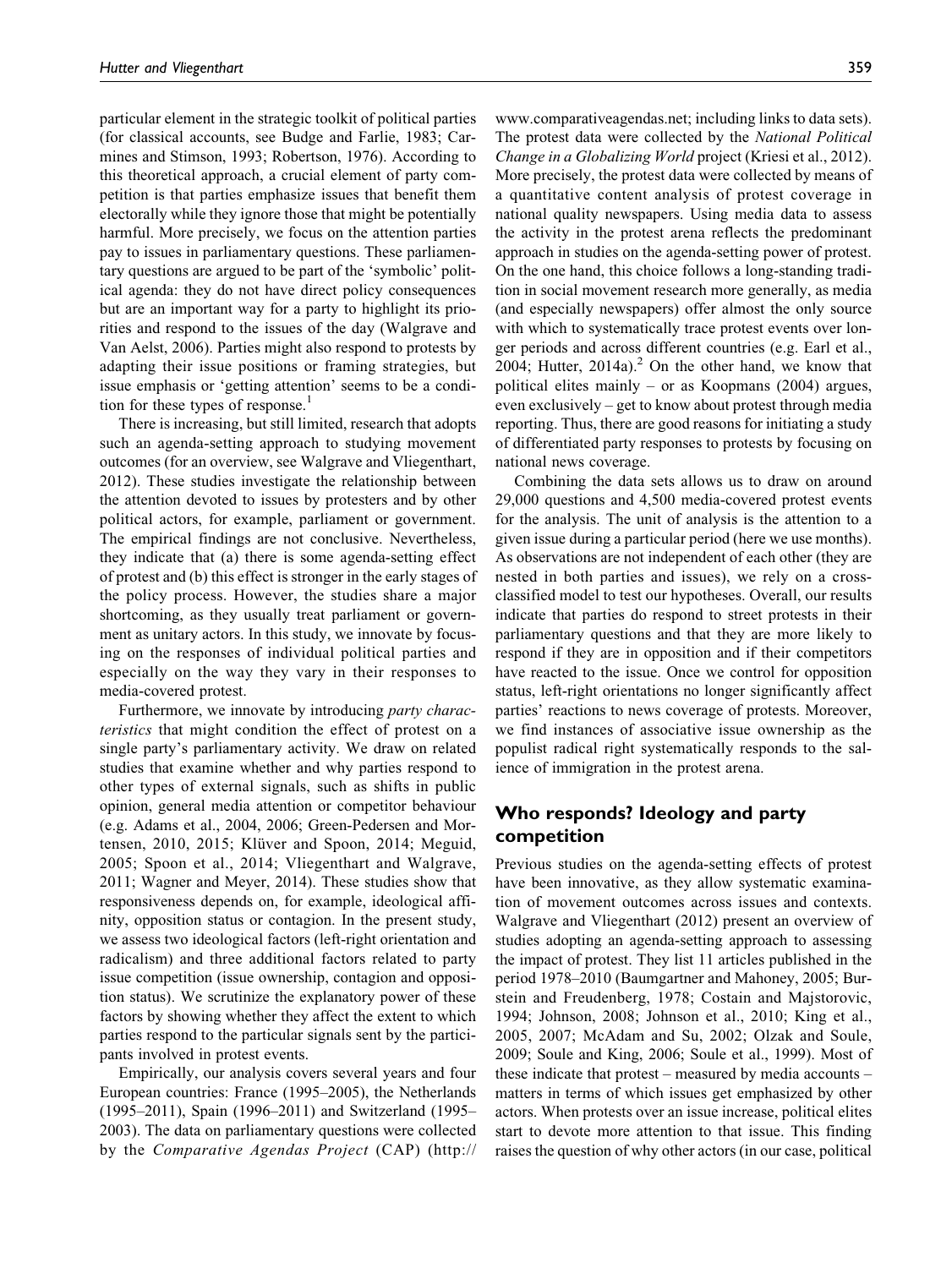parties) should care about the signals sent by protesters. As Vliegenthart et al. (2015) argue, protests can be seen as a particular type of information communicated to elites about urgent societal problems (Burstein, 1999; Lohmann, 1993). The protest signal seems particularly attractive because 'it is public and accessible, negative, most of the time unambiguous, with a clear evaluative slant, applicable to one's task, and (for some elites) compatible with existing predispositions' (Vliegenthart et al., 2015: 8). Moreover, involvement in protest allows the participants to raise issue-specific concerns, and it shows their commitment due to the fairly high 'costs' involved in this form of political participation (e.g. Verba et al., 1995: 48). Thus, protest – and especially protest that gets into the news – is a strong signal sent by a mobilized part of the population. Depending on the strength of the signal, political parties might ultimately interpret it even as an electoral threat (Burstein, 1999; Lohmann, 1993; Uba, 2009, 2016).

Based on the idea that protest is an informative signal and that its effects depend on the characteristics of the signal and the recipient, previous studies have formulated a set of hypotheses. For example, it has been shown that protest size matters more than protest frequency (e.g. McAdam and Su, 2002) and that protests related to certain issues matter more than others (e.g. Walgrave and Vliegenthart, 2012). Regarding the recipients, the existing literature usually compares different political agendas (like the parliamentary or governmental agenda). Studies in the US context indicate that protest is especially effective early on in the policy cycle (e.g. King et al., 2005; Soule and King, 2006). By contrast, the government seems to react more than parliament in the case of Belgium (Walgrave and Vliegenthart, 2012).

However, what studies have so far ignored is the question of why particular political parties respond to protest mobilization. By looking at the general parliamentary agenda, they focus on the effect of protest on the party system at large but not on the responses of individual parties. As stated initially, in this study, we attempt to open the 'black box' of parliament and this should allow us to get closer to understanding the complex relationship between protest politics and party politics. What type of party is most likely to respond to a protest signal reported in the media? In the following, we discuss five such partisan moderators of the agenda-setting influence of protest.

To begin with, the literature on party responsiveness brings in ideological affinity as an explanatory variable. According to this argument, political parties are more likely to react to issues emphasized by competitors within their political camp. For example, Adams and Somer-Topcu (2009) show that regarding positional shifts, parties are more responsive to parties from the same ideological camp. The same has been observed for strategies of issue emphasis. Left-wing parties are more likely to take up the issues emphasized by other left-wing parties in general

(Green-Pedersen and Mortensen, 2015) and by green parties in particular (Spoon et al., 2014). It is argued that this effect is due to the similar issue preferences of the actors in the same political camp. In fact, they might pose more of an 'electoral threat' (Spoon et al., 2014: 363) to each other, as they compete for similar constituencies. Closely related to ideological affinity, the literature discusses the distinction between mainstream and niche parties. According to Adams et al. (2006), niche parties are characterized by their non-centrism on economic left-right issues, and the results indicate that niche parties do not consistently respond to general shifts in public opinion. As Klüver and Spoon (2014: 6) argue, niche parties are 'classic policy seekers, who value their policy goals over any office considerations'. Therefore, they seem less likely to follow signals from the general population but are more sensitive to their constituency and the issues that they care about the most (see also Ezrow et al., 2011).

How can we apply these ideas to the particular signal sent by protesters? It is important to note that the protest signal is usually negative and it comes with a political 'bias'. That is, a large majority of the protests that are reported in the media demand economically left-wing and/or culturally libertarian solutions to a certain problem (Hutter, 2014b). Thus, we study responses to protests that correspond more to the preferences of left-wing parties. Many studies show that left-right ideological orientations are positively related to support by citizens or representatives for involvement in protest. Using multilevel models in their 87-country study, Dalton et al. (2010: 69), for example, show that the effect of left-wing ideology is magnified by the democratic and economic development of a state. Thus, the effects are most pronounced in established and affluent democracies – that is, the countries on which we focus in our study. Therefore, we expect that left-wing parties are more responsive to protests than right-wing parties. They might act as institutional allies of social movements because they are more likely to share the demands of the protesters. At the same time, they might also risk more if they ignore the electoral threat posed by sustained news coverage of protests on behalf of people who are very likely to belong to their support base.

Moreover, the protest signal should correspond more to the preferences of radical political parties. As March and Mudde (2005: 24) rightly state, both the left-right distinction and the term 'radical' are 'a potential terminological minefield'. However, following their suggestion, we use the term radical to label 'an ideological and practical orientation towards ''root and branch'' systemic change of the political system'. As Mudde (2007: 26) argues in his book on the populist radical right, radical involves 'opposition to fundamental values of liberal democracy'. While radical (left- or right-wing) parties are thus opposed to liberal democracy, they are not anti-democratic per se. However, they advocate profound political change and are more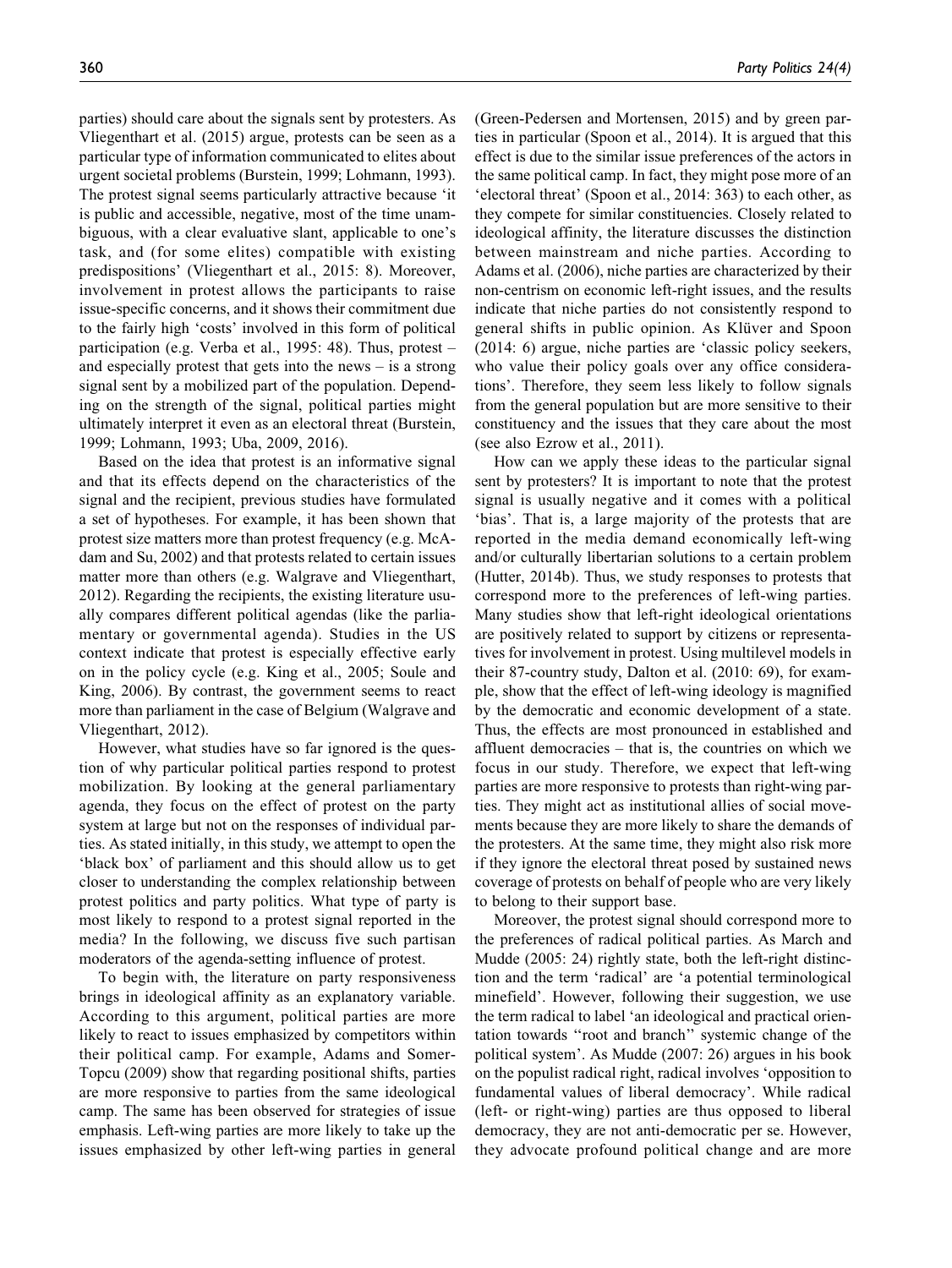critical of existing representative channels of interest intermediation. Therefore, we expect that radical political parties are more responsive to the challengers active in the protest arena, who often share their views, than moderate political parties.

Protests in the news – like any other type of external signal – might not just trigger responses from ideologically close or radical allies, however. The literature on party strategies finds additional factors that influence the extent to which parties are responsive to such signals. A key factor seems to be the different strategic incentives faced by opposition and government parties. First, opposition parties are less constrained by their past activities or external factors, such as economic conditions or international commitments. Second, opposition parties might have more incentives to be responsive to citizens' demands to (re)gain control of the government. Supporting this idea, Vliegenthart and Walgrave (2011) indicate that, in general, parties in opposition are more likely to take up media signals than parties in government. The opposition responds to media signals because they offer 'potential ammunition' (Vliegenthart and Walgrave, 2011: 324) with which to attack the government. Similarly, Klüver and Spoon (2014) show that, regarding issue emphasis in their election manifestos, government parties are less responsive to voters' issue priorities than opposition parties. This mirrors earlier arguments in the political process approach about why opposition parties should facilitate protest mobilization more than government parties (Kriesi et al., 1995; Maguire, 1995). Although the opposition cannot offer any substantial concessions to social movements, it is not bound by the constraints of established policies and the diverse societal forces that government parties need to take into account. Moreover, it might want to build broad social coalitions for electoral purposes. Overall, this suggests that parties are more likely to respond to the signals of protests in the news when in opposition.

At the same time, the literature on party competition stresses that not all parties might profit from emphasizing the same issues. Some parties are considered to be more capable of dealing with certain issues or they are more likely to be associated with them. This idea is at the heart of the issue ownership theory (e.g. Petrocik, 1996; Walgrave et al., 2012). One way in which a party seeks to establish 'associative' or 'issue ownership competence' is by talking as much as possible about the issues it owns. Therefore, the responsiveness literature and work on the media's agenda-setting effect expect that actors react more to signals from their environment if these concern their 'own' issues. Klüver and Spoon (2014) confirm that niche parties – a classic type of 'associative issue owners' – are more likely to respond to changing issue priorities in the electorate if they concern their preferred issue. Moreover, Vliegenthart and Walgrave (2011) show that parties react more to general media coverage of their issues than to

coverage of other issues. Again, this can be translated into varying effects of the protest signal. If protests in the news relate to a matter for which a certain party claims ownership, that party should be more likely to respond to the protest. This response can be either accommodative (taking up the position of the protesters) or adversarial (attacking the position of the protesters) – but there should be a reply.

Finally, the literature on party strategies shows that competitors' actions play a significant role in determining what parties do. To a certain extent, this perspective complements the issue ownership approach with its focus on why parties *selectively* emphasize certain issues and ignore others. As Green-Pedersen and Mortensen (2010) argue, issue ownership offers only a partial view of party issue competition as there is a kind of 'party system agenda' (see also Dolezal et al., 2014; Wagner and Meyer, 2014). This systemic agenda is in large part due to the reactions of parties to the behaviour of their competitors. As Green-Pedersen and Mortensen (2015) argue, it is 'difficult for parties to completely ignore issues that other parties talk about'. This process can be modelled like a contagion or 'riding the wave' process. If a certain issue gets emphasized by some parties, others react. Therefore, apart from just emphasizing their issues, parties react to each other and might want to ride the wave by focusing on those issues that are currently high on other agendas, such as those of the electorate or the media in general. Given our main independent variable, it seems important that the protest signal in the media leads to some initial reactions by other parties so that additional parties react. Again, studies on the reactions of mainstream parties to the issues emphasized by niche parties indicate that challengers can make a difference by initiating such a 'contagion process' – as shown by Spoon et al. (2014) for environmental issues and by van de Wardt (2014) for immigration and European integration.

To sum up, we formulate the following five hypotheses about partisan moderators of the influence of protests on the parliamentary agenda of parties:

- Left-wing parties are more likely to respond to news coverage of protest than right-wing parties (leftwing hypothesis)
- Radical parties are more likely to respond to news coverage of protest than moderate parties (radical hypothesis)
- Parties in opposition are more likely to respond to news coverage of protest than parties in government (opposition hypothesis)
- Parties are more likely to respond to news coverage of protest over their own issues than over other issues (issue ownership hypothesis)
- Parties are more likely to respond to news coverage of protest if their competitors have responded recently (contagion hypothesis)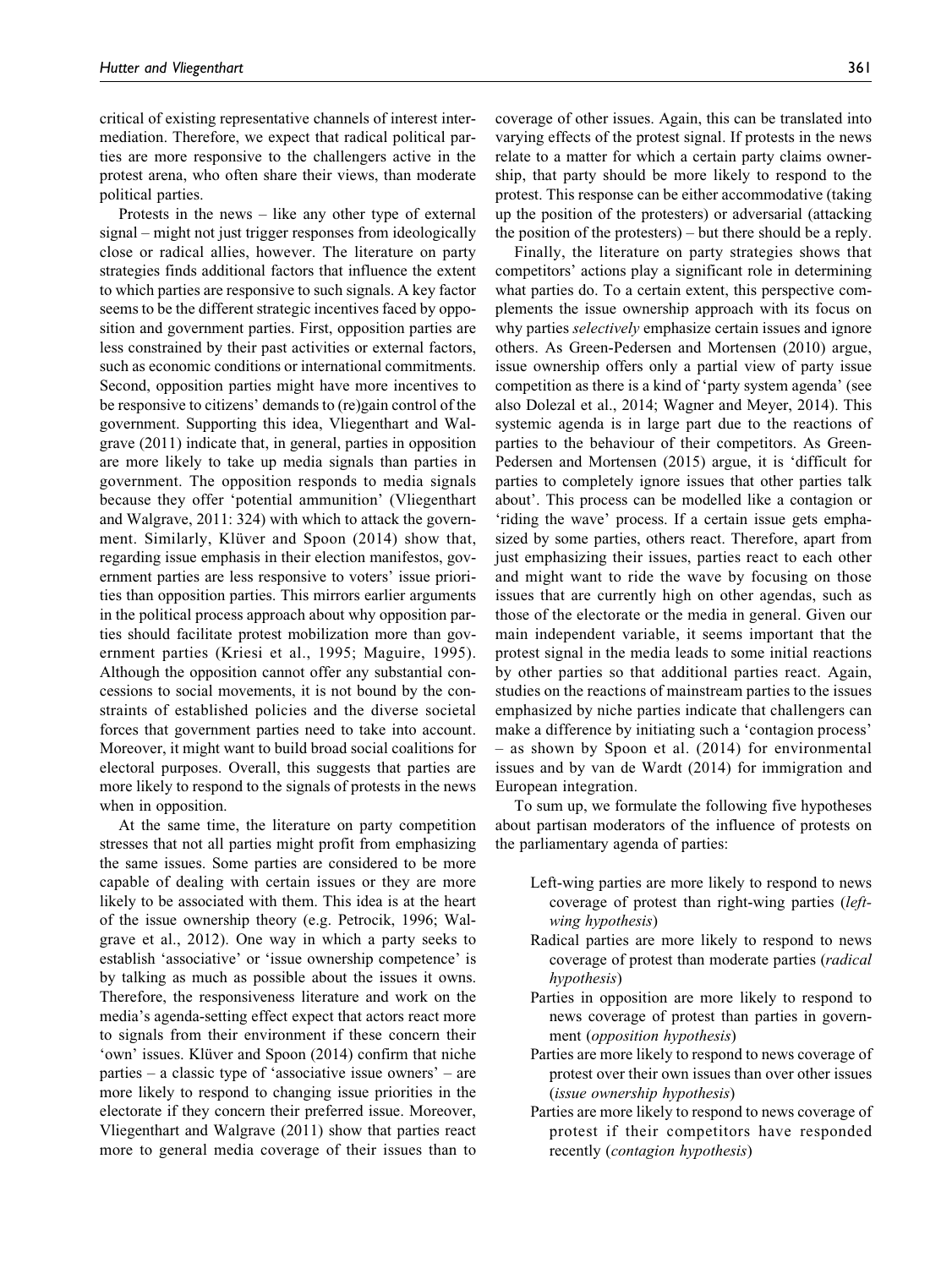#### Data and methods

We rely on data from the following countries and periods to test our hypotheses: France (1995–2005), the Netherlands (1995–2011), Spain (1996–2011) and Switzerland (1995– 2003). The countries are partly selected because of the availability of data. All are West European democracies with a tradition of protest, free media, elections and accountable government. At the same time, the countries differ in both the general institutional opportunities faced by social movements and the rules that regulate parliamentary questions. We adopt a most different systems design, as we are interested in common patterns in the protest– party interactions across the various settings in which these interactions might take place. We rely on existing data from the CAP to assess the agendas of political parties in the four countries. To be precise, we look at the issues that political parties address in their parliamentary questions. We rely on oral questions for France and Spain and on written questions for the Netherlands (500 questions per parliamentary year, a  $30\%$  stratified sample<sup>3</sup>) and Switzerland. While the role and function of parliamentary questions differ across countries (Wiberg 1995), we have selected for each country the type of question that is as equivalent as possible and that has enough variation. Earlier research has shown that such questions can be fruitfully combined in a single analysis (Vliegenthart et al., 2016). In all the countries included in our analysis, questions are asked both by opposition and government parties and parties face few constraints in putting them on the table. A total number of more than 29,000 parliamentary questions are included in the analysis. All this material is coded according to the major policy categories of the CAP (see below). We only include parties that received at least 2% of the vote in the last parliamentary elections, making a total of 29 parties included in parts of or the whole research period.

To assess the protest agenda and its issue content, we rely on protest event analysis (PEA), a particular type of quantitative content analysis. By doing so, we follow a long-standing tradition in research on social movements and contentious politics (for a recent overview, see Hutter, 2014a). Compared to survey data, the other primary source for tracing the development of protest, PEA is far better suited to measuring the issues of protest, that is, the key variable of interest in agenda-setting research. In this study, we rely on protest event data collected by Kriesi et al. (2012) in the project National Political Change in a Globalizing World. These data are an updated and extended version of the data used by Kriesi et al. (1995) to study new social movements in Western Europe. The data themselves comes from one national quality newspaper per country. This results in a data set covering 4925 protest events in the four countries, involving around 49 million participants. The newspapers covered are Le Monde (France), NRC Handelsblad (Netherlands), El Pais (Spain) and Neue Zurcher Zeitung (Switzerland).<sup>4</sup>

PEA generally – and Kriesi et al.'s sampling strategy more precisely – has been an object of criticism in the literature and researchers still disagree on how problematic the selection bias of newspaper data is. No one would claim that the events covered in the Monday editions of a national newspaper are a representative sample of all protests taking place in a given country. However, the factors that predict whether the news media cover a protest event or not have been empirically assessed. These are event characteristics (especially size, violence and organizational sponsors), the type of media outlet (especially the ideological and regional orientation of the newspaper) and issue characteristics (especially media attention cycles) (Earl et al., 2004). In general, studies report the strongest effects for event characteristics. Since we cannot totally avoid biases and are particularly interested in trends and differences, the present data are based on the idea of making the bias 'as systematic as possible' (Koopmans, 1995: 271). $\degree$ 

Furthermore, there are good reasons for assuming that if we cannot establish an effect of media-covered protests on party agendas, it would be even less possible to uncover a direct unmediated agenda-setting effect of protest. As stated in the introduction, the decisive interactions between protests and political elites take place to a large extent – if not exclusively – through the mass media (Koopmans, 2004). Party officials usually get their information about protest events from the media. Moreover, although mediabased accounts of protest come with the price of selection bias, precisely these event characteristics that increase the chances that protests get into the news might also increase the chances that political parties perceive the protest signal as a potential electoral threat and therefore respond to it.

As the two data sets were collected for different purposes, an important step was the matching of issue categories. We follow the strategy used by Vliegenthart et al. (2015). More precisely, the protest event data employed in this article initially identified 103 protest 'goals'. The goal variable combined information on the issue and the position of a given protest event (e.g. against nuclear energy, against racism). Following the general approach of the agenda-setting literature, Vliegenthart et al. (2015) merge the different positions and recode the specific issue categories in the protest event data to fit the CAP major issue categories (which total 19 categories for political agendas). The issues of the coded protest events fall into 17 different CAP categories (16 for Spain, where immigration is excluded as a major category). These 17 categories are used in the analysis and listed in Table A1 in the Online Appendix. In general, it should be noted that by bringing together two different data sets and by not cherry-picking types of issue (e.g. main protest issues or new issues), it would already seem noteworthy if we could establish some significant relationship between the general issue areas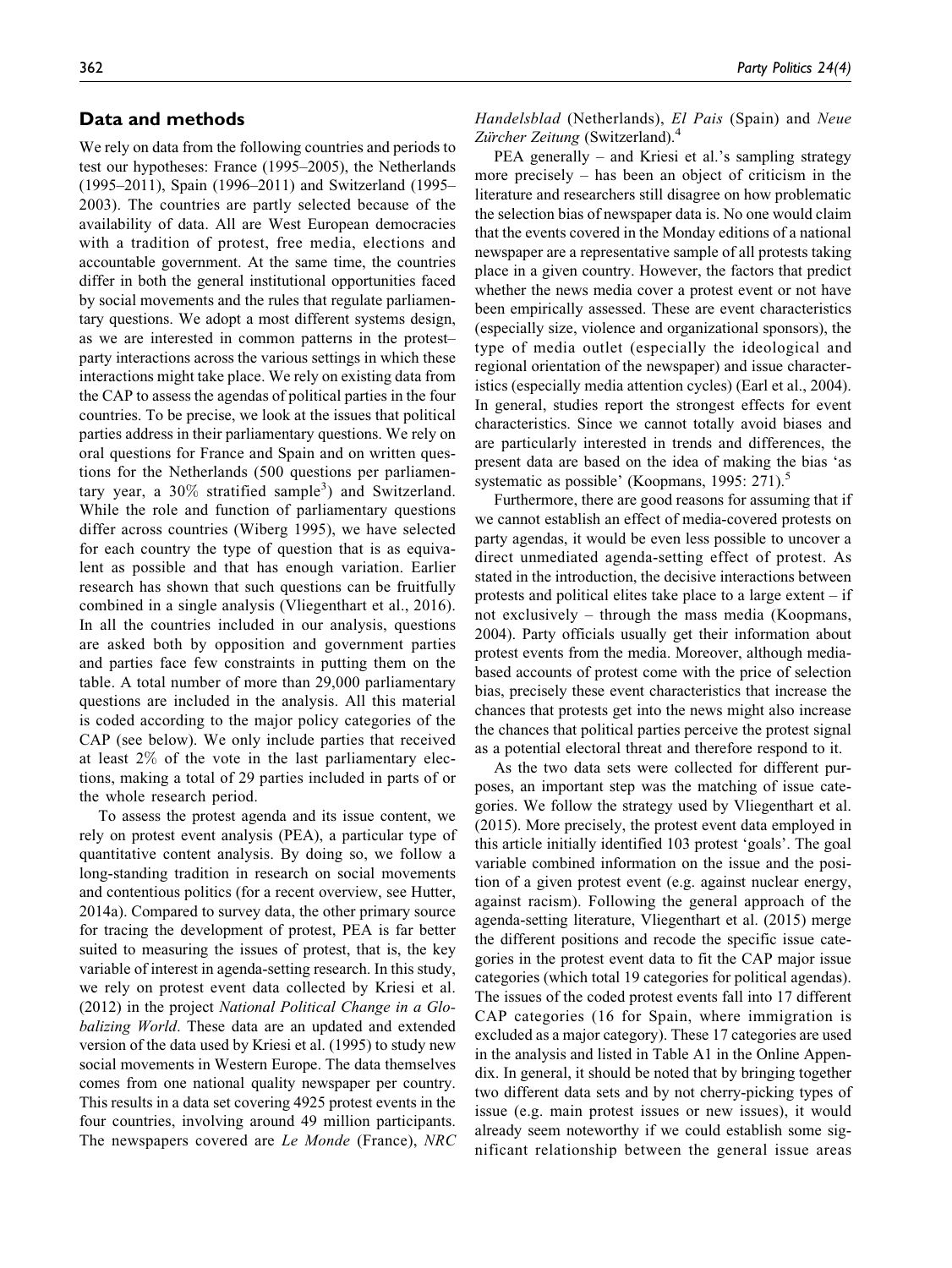emphasized in the protest arena and those emphasized in the parliamentary one.

Our dependent variable is the attention party  $x$  pays to issue y in month  $z$  – in terms of the share of the total number of parliamentary questions this party tables that month. Our main independent variable is the monthly share of protest activities for an issue from the total number of protest activities that month. Here, we use the average of the previous 3 months (lags 1, 2 and 3) since we assume that protest signals might take some time before they reach the institutional political arena (for a similar argument, see Walgrave et al., 2008). This is all the more true given the skewed distribution of this variable, which has a mean value of .011% with a standard deviation of .047% and 89% zero values. To test our hypotheses, we focus in particular on the interaction of this protest variable with the various party characteristics discussed in the previous section. To classify political parties into 'left versus right' and 'radical versus moderate', we rely on two different approaches. The main operationalization relies on the categorization of individual parties into party families as proposed by the Comparative Manifestos Project (CMP) (Klingemann et al., 2006; Volkens et al., 2013). This classifies parties into 10 party families: communists, ecologists, social democrats, liberals, Christian democrats, conservatives, populist radical right, agrarians, ethnicregionalists and special issue parties. For our analyses, parties that belong to the communist, ecologist or social democratic family are coded as 'left-wing' and parties that belong to the communist and populist right family are coded as radical. The other operationalization relies on the actual coding of the manifestos and uses the left-right scale (rile) of the CMP data. $<sup>6</sup>$  More precisely, we code all parties</sup> with a negative value as left-wing and all those with a rile measure that is one standard deviation either below or above average as radical. The opposition/government status is based on whether a party is part of the national government or not at the time when a question is asked in parliament. To measure issue ownership, we again rely on the party families. To date, there is no established method to determine issue ownership and no comparative data sets exist that contain such measures. Therefore, party family labels are often used as proxies because they tend to reflect fairly well the issues with which parties are typically associated (e.g. Wagner and Meyer, 2014). Table A1 in the Online Appendix lists the party families and the issue categories that they own. Finally, the 'contagion' variable (a count variable) indicates how often other parties talked about a given issue in the previous month if there was a protest event related to the issue.

Our observations are not independent. First of all, temporal dependency is present. We take this into consideration by adding a lagged dependent variable and a variable that captures the lagged attention of other parties to the same issue. Second, the observations are nested in both parties and issues. These two entities are not necessarily hierarchically ordered. Therefore, we rely on a crossclassified (instead of a multilevel) model (with restricted maximum likelihood estimation) that accounts for this double nesting. In the first model (random intercept), we only allow the intercept to vary across issues and parties. In the following models (random slopes), the effect of protest is also considered to differ across issues and parties. We try to account for this variation by including interactions between protest and (mainly) party characteristics as well as issue characteristics (e.g. issue ownership). Finally, our observations are nested in countries. We include fixed effects (i.e. dummy variables for all countries minus one) to account for this.

#### Empirical findings

In Table 1, we present the results of the regression analysis. The first model contains all the main effects. Apart from our variables of interest, we also include the following control variables: the lagged value of a party's own agenda, the lagged value of the agenda of all parties and the size of the party measured by its vote share.<sup>7</sup> The second model tests the dependency of the effect of protest on party attention based on ideological characteristics (left and radical). The third model focuses on dependency on party competition and more dynamic factors (issue ownership, government/opposition distinction and contagion). The fourth model combines the two approaches, and Table 2 presents additional models that focus on opposition parties in particular.

Regarding the two ideological factors, our findings are mixed at best. The second model in Table 1 indicates that left-wing parties tend to be more likely to respond to news coverage of protest than right-wing parties. This finding confirms our first hypothesis and mirrors other studies, as political parties are more likely to react to signals coming from the same ideological camp (e.g. Adams and Somer-Topcu, 2009; Green-Pedersen and Mortensen, 2015; Spoon et al., 2014). By contrast, we do not find the expected effect when comparing radical parties with moderate parties. As shown in Table 1, the interaction effect for radical parties and protest is statistically insignificant and even negative (disconfirming hypothesis 2). Thus, once we control for left-wing ideology, radical parties are as likely to respond to protests in the media as moderate parties. If there is an effect of being radical on how responsive parties are to the protest signal, this seems to be due to the behaviour of radical parties from the left but not from the right. However, the results of model 4 indicate that the effect of sharing the left-libertarian preferences of most protesters is only marginally significant if we take into account other factors that are expected to influence parties' strategies of issue emphasis. Most importantly, if we consider opposition status, the response of left-wing parties is no longer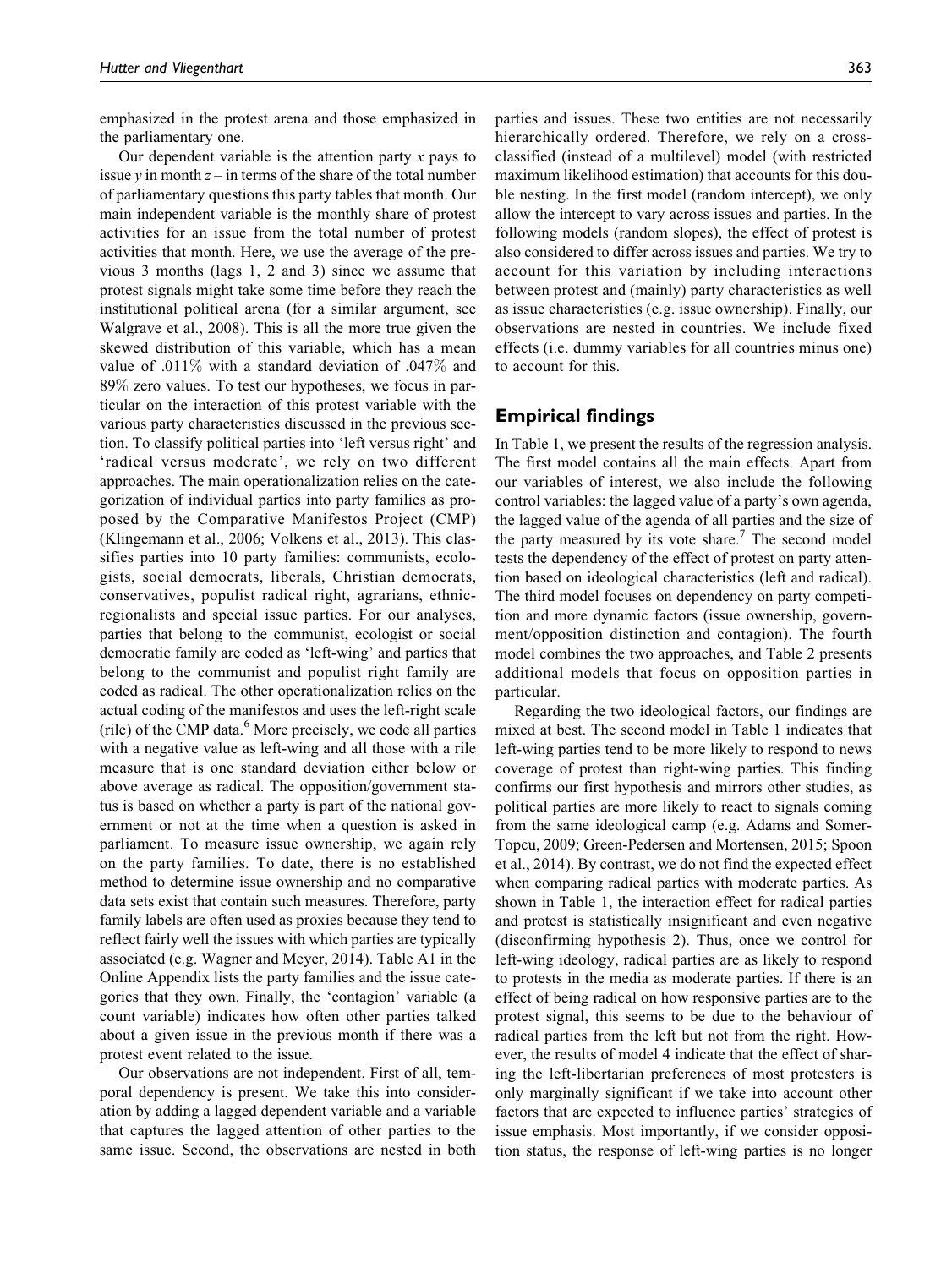Table 1. Impact of party characteristics on the agenda-setting influence of protest (all observations).

|                                          | Model I (main effects -<br>random intercept) |           |        | Model 2<br>(ideology) |           | Model 3 (party<br>competition) |          |           | Model 4<br>$\left(\text{all}\right)$ |          |           |        |
|------------------------------------------|----------------------------------------------|-----------|--------|-----------------------|-----------|--------------------------------|----------|-----------|--------------------------------------|----------|-----------|--------|
|                                          | Coef.                                        | SE        | p > z  | Coef.                 | SE        | p > z                          | Coef.    | SE        | p > z                                | Coef.    | SE        | p > z  |
| Party agenda (1 month lag)               | 0.065                                        | 0.004     | ∗∗∗    | 0.036                 | 0.004     | **                             | 0.035    | 0.004     | **                                   | 0.035    | 0.004     | ***    |
| All parties' agenda (1 month lag)        | 0.136                                        | 0.010     | $**$   | 0.091                 | 0.010     | ∗∗                             | 0.083    | 0.010     | **                                   | 0.083    | 0.010     | $**$   |
| Protest agenda (3 months average<br>lag) | 0.060                                        | 0.009     | $**$   | $-0.009$              | 0.021     | n.s.                           | $-0.097$ | 0.023     | **                                   | $-0.113$ | 0.027     | $***$  |
| Party size                               | 0.000                                        | 0.000     | *      | 0.000                 | 0.000     | ***.                           | 0.000    | 0.000     | ∗∗                                   | 0.000    | 0.000     | ∗∗     |
| Left-wing                                | 0.051                                        | 0.030     | $^{+}$ | 0.005                 | 0.002     | *                              |          |           |                                      | 0.005    | 0.002     | **     |
| Radical                                  | 0.001                                        | 0.003     | n.s.   | 0.001                 | 0.002     | n.s.                           |          |           |                                      | 0.002    | 0.002     | n.s.   |
| Issue owner                              | 0.005                                        | 0.001     | $*$    |                       |           |                                | 0.005    | 0.004     | n.s.                                 | 0.005    | 0.004     | n.s.   |
| Contagion                                | 0.002                                        | 0.000     | $*$    |                       |           |                                | 0.001    | 0.000     | ∗                                    | 0.001    | 0.000     | $\ast$ |
| Opposition                               | $-0.002$                                     | 0.001     | n.s.   |                       |           |                                | $-0.003$ | 0.001     | ∗                                    | $-0.003$ | 0.001     | $\ast$ |
| Protest*left-wing                        |                                              |           |        | 0.070                 | 0.029     | $\ast$                         |          |           |                                      | 0.051    | 0.028     | $^{+}$ |
| Protest*radical                          |                                              |           |        | $-0.002$ 0.036        |           | n.s.                           |          |           |                                      | $-0.046$ | 0.035     | n.s.   |
| Protest*issue owner                      |                                              |           |        |                       |           |                                | 0.031    | 0.041     | n.s.                                 | 0.025    | 0.041     | n.s.   |
| Protest*contagion                        |                                              |           |        |                       |           |                                | 0.027    | 0.003     | ***                                  | 0.027    | 0.003     | ***    |
| <b>Protest*opposition</b>                |                                              |           |        |                       |           |                                | 0.107    | 0.021     | ***                                  | 0.106    | 0.021     | ***    |
| Constant                                 | 0.025                                        | 0.005     | ***    | 0.031                 | 0.004     | $*$                            | 0.036    | 0.004     | **                                   | 0.033    | 0.004     | $**$   |
| Log restricted-likelihood                |                                              | 49999.602 |        |                       | 50477.067 |                                |          | 50529.293 |                                      |          | 50534.476 |        |

Note:  $N = 58,089$  (17 issues; 29 parties). Our main independent variable is the monthly share of protest activities for an issue out of the total number of protest activities that month. We use the average of the previous 3 months (lags 1, 2 and 3), since we assume that protest signals might take some time before they reach the institutional political arena. To test our hypotheses, we focus in particular on the interaction of this protest variable with the various party characteristics in bold type. n.s.: not significant.

 $+p$  <.010; \*p < 0.05; \*\*p < 0.01; \*\*p < 0.001.

|  |  | <b>Table 2.</b> Impact of party characteristics on the agenda-setting influence of protest (opposition only). |  |  |  |
|--|--|---------------------------------------------------------------------------------------------------------------|--|--|--|
|--|--|---------------------------------------------------------------------------------------------------------------|--|--|--|

|                                       |          | Model I (main effects – random intercept) | Model 4 (all) |          |           |        |
|---------------------------------------|----------|-------------------------------------------|---------------|----------|-----------|--------|
|                                       | Coef.    | SE                                        | p > z         | Coef.    | SE        | p > z  |
| Party agenda (1 month lag)            | 0.075    | 0.005                                     | $*$           | 0.042    | 0.005     | $*$    |
| All parties' agenda (1 month lag)     | 0.156    | 0.013                                     | $*$           | 0.111    | 0.014     | $*$    |
| Protest agenda (3 months average lag) | 0.090    | 0.012                                     | $*$           | $-0.087$ | 0.035     | $*$    |
| Party size                            | $-0.000$ | 0.000                                     | n.s.          | 0.000    | 0.000     | $\ast$ |
| Left-wing                             | 0.006    | 0.004                                     | n.s.          | 0.006    | 0.003     | $*$    |
| Radical                               | $-0.000$ | 0.043                                     | n.s.          | 0.003    | 0.003     | n.s.   |
| Issue owner                           | 0.007    | 0.002                                     | **            | 0.007    | 0.004     | n.s.   |
| Contagion                             | 0.002    | 0.000                                     | $*$           | 0.001    | 0.000     | n.s.   |
| <b>Protest*left-wing</b>              |          |                                           |               | 0.063    | 0.041     | n.s.   |
| Protest*radical                       |          |                                           |               | $-0.048$ | 0.046     | n.s.   |
| Protest*issue owner                   |          |                                           |               | 0.052    | 0.055     | n.s.   |
| Protest*contagion                     |          |                                           |               | 0.042    | 0.005     | ***    |
| Constant                              | 0.024    | 0.005                                     | $*$           | 0.028    | 0.004     | $*$    |
| Log restricted-likelihood             |          | 28017.790                                 |               |          | 28351.418 |        |

Note:  $N = 34,317$  (17 issues; 26 parties). n.s.: not significant.

 $+p$  <.010; \*p < 0.05; \*\*p < 0.01; \*\*\*p < 0.001.

that different to that of right-wing parties. We only find a marginally significant interaction of the protest agenda and being a member of a left-wing party family if we include an interaction with opposition status (again, see model 4 in Table 1), and it is not significant if we run the analysis only for opposition parties (see Table 2). Moreover, considering the alternative operationalizations of left and radical based

on the rile measure does not yield any substantially different results (see the 'Data and methods' section and Table A3 in the Online Appendix) and neither does the exclusion of one of the interaction terms from the final analysis (Table A4 in the Online Appendix). Overall, the results indicate a limited influence of ideological factors in determining the responsiveness of MPs to protest.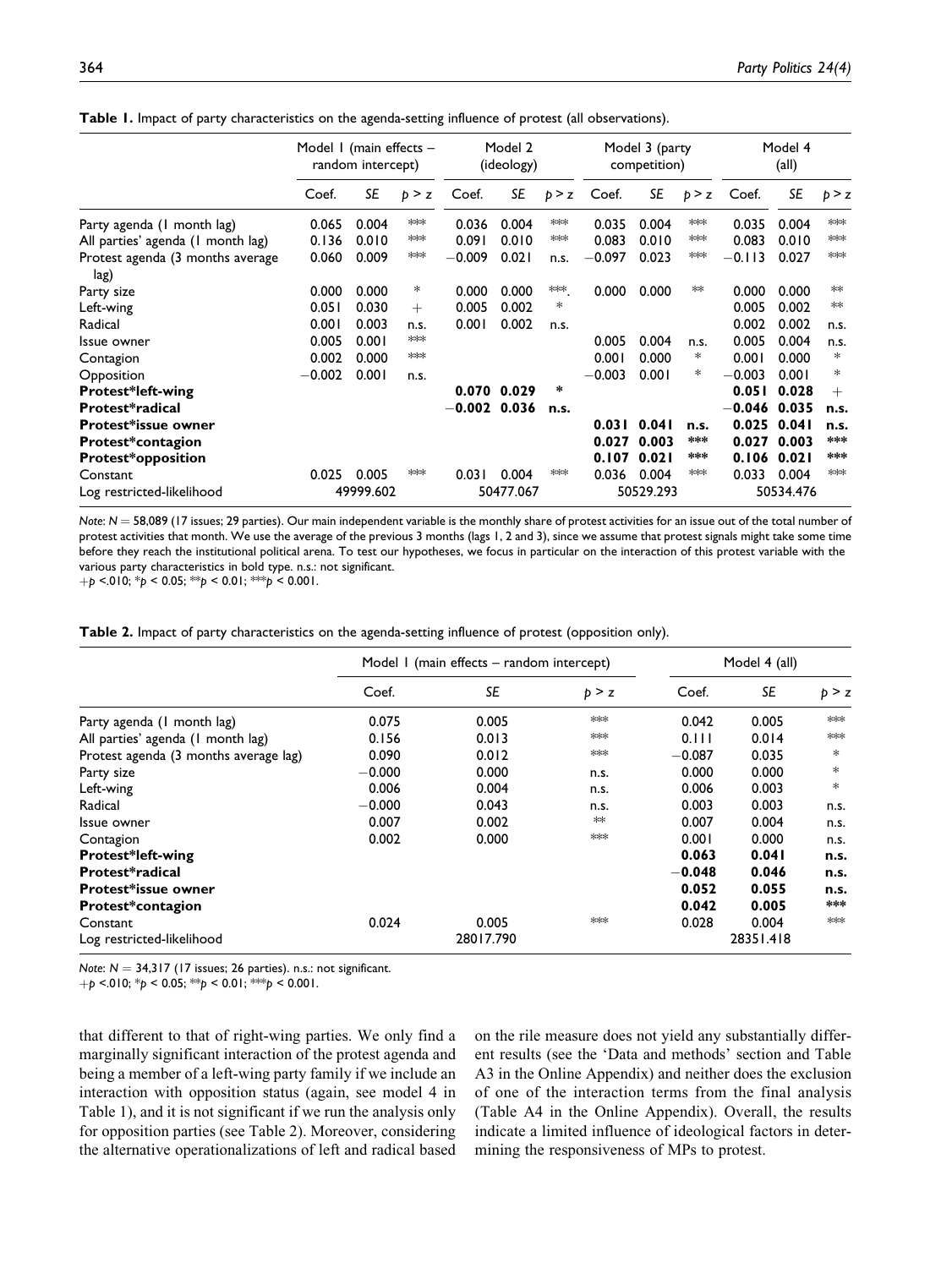The results in Table 1 support our third 'opposition hypothesis'. Political parties in opposition are more likely to respond to the signals of media-covered protests than parties in government. This effect also holds if we take the ideological orientation of parties into account. The opposition seems to use the signals received from protesters as a way to challenge the government in parliament and to show its responsiveness to societal demands more generally. This mirrors findings on party responses to changing voter preferences and general media attention (Klüver and Spoon, 2014; Vliegenthart and Walgrave, 2011), and it supports the claim from the political process approach in social movement research that opposition parties are key sponsors and facilitators of large-scale protest mobilization (e.g. Kriesi et al., 1995; Maguire, 1995).

Moreover, our results provide evidence for the contagion or riding the wave idea. As shown in Table 1 (models 3 and 4), parties are more likely to respond to news coverage of protest if their competitors in the party system have already started to talk about the protesters' issue the previous month. This also holds for the subset of opposition parties (see Table 2). By contrast, we cannot establish a significant link between issue ownership and responses to protests. In general, parties do not tend to be more likely to respond to protests related to issues for which they claim ownership. This is somewhat surprising given the perceived importance of issue ownership for the responsiveness of political parties to incoming signals. To further explore the potential importance of ownership, we conduct an additional analysis in which we look at separate issues that have parties from one family as issue owners: agriculture, environment and immigration. The results of a multilevel model (months nested in parties) are presented in Table A5 in the Online Appendix. The results show that for one of the three issues, immigration, issue ownership results in a greater responsiveness by issue owners. For the other two issues this is not the case. Taken together, these findings support recent research that emphasises that issue ownership offers a relatively partial view of party competition, as parties react to each other and have incentives to take up the issues raised by their competitors (e.g. Dolezal et al., 2014; Green-Pedersen and Mortensen, 2010, 2015; Wagner and Meyer, 2014).

Finally, in Figure 1, we present the main interaction effects between our partisan moderators and protest to illustrate the substantive significance of our results. The figures report the interaction between (a) government/ opposition and protest and (b) contagion and protest resulting from models that in both instances only include the single interaction. Figure 1(a) again shows that opposition parties tend to be more likely to respond to a strong protest signal than government parties, but that the predicted values for government and opposition parties only differ significantly if protest takes high values, which only occurs under somewhat exceptional circumstances: only in 2.1%



Figure 1. Effects of protest on party attention. Note: Lines with 95% confidence intervals.

of the cases is the relative protest attention for a single issue higher than 0.4. Additionally, government parties seem to respond to increased protest attention by asking fewer questions about the issue, but the coefficient for this effect is not significant. Figure 1(b) shows the corresponding contagion effect: the more other competitors in the party system have already picked up the protest issue, the more a party responds to it (Figure 1(b)). This effect already results in significantly different predictions at relatively low values of protest. At the same time, the relative protest attention to a single issue is only 3.8% higher than 0.1. Overall, the relatively small size of the effects shown in Figure 1 indicates that the agenda-setting power of protest and the reactions of parties should not be overstated: the changes in parliamentary attention due to protest are modest. For opposition parties, for example, a protest agenda that focuses on a single issue in the previous 3 months increases the overall share of that issue on the party's agenda by 4%.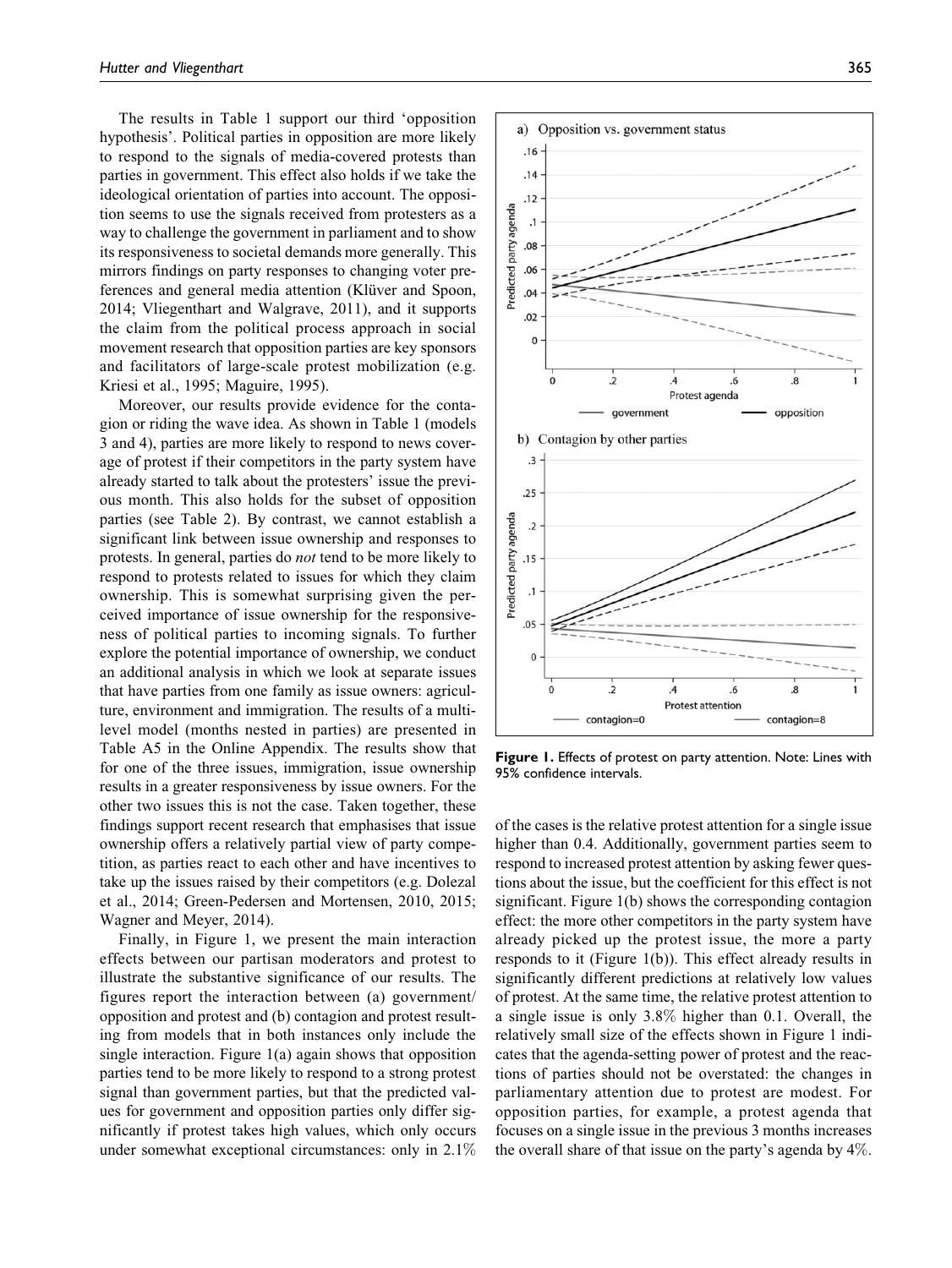#### Conclusion

In this study, we have followed recent calls to bridge the gap between research on political parties and research on social movements and protest politics. Our study has offered another attempt to unravel this complex and dynamic interaction by looking at the effects of protest politics on the issues emphasized by parties. More precisely, we have adopted an agenda-setting approach and traced issue attention in protests covered in the media and questions raised in parliament over several years in four West European countries (i.e. France, Spain, the Netherlands and Switzerland). Compared to previous attempts to assess the agenda-setting power of protest, the present study has innovated by (a) focusing on the responses of the various parties in parliament and (b) taking into account party characteristics that might condition the effect of protest signals on parliamentary activity. By doing this, we have linked research on protest–party interactions with research about how parties respond to other types of external signals, such as those sent by voters, the media or competitors in the party system (e.g. Adams et al., 2004, 2006; Green-Pedersen and Mortensen, 2010, 2015; Klüver and Spoon, 2014; Meguid, 2005; Spoon et al., 2014; Vliegenthart and Walgrave, 2011; Wagner and Meyer, 2014).

Overall, we can draw two important conclusions from our findings. First, political parties respond to protest coverage in the media. Thus, parties seem to be responsive to the signals sent out by highly mobilized crowds on the streets. We find a significant, although small, effect of the protest agenda on the party agendas in parliament. We consider that even this small effect is noteworthy. Parties face a large variety of environmental signals and are also constrained in the amount of attention they can devote to each issue, due to (internal) regulations and limited time and resources. Moreover, the data used in this article were collected for different purposes and matching the issue categories was a challenge that we could only solve by focusing on fairly broad issue categories. The focus on such broad issue areas might actually hide stronger effects of protests related to very specific topics on parliamentary activity concerning the same topic. Furthermore, by using lagged values of the protest variable, while also controlling for the past of the parliamentary questions series, our models offer a solid basis for causal claims.

Second, it is not just ideologically close allies that take up matters that are emphasized in the protest arena; instead, party responses seem to be driven by the dynamics of party competition more generally. That is, although we find that parties from the left are more likely to respond to protests covered in the news than parties from the right, if we take into account opposition status this effect is no longer statistically significant. What we find is that (a) parties in opposition are more likely to respond to news coverage of protest than parties in government and (b) parties are more likely to respond to news coverage of protests if other parties have already responded to the issue emphasized by the protesters. This last finding supports the idea of Green-Pedersen and Mortensen (2010, 2015) that issue ownership offers only a partial view of party issue competition because parties take up the issues emphasized by their competitors. In our analysis, we have also not been able to find a general effect of issue ownership on how parties react to news coverage of protest. However, we find instances of 'associative issue ownership' (Walgrave et al., 2012), as the populist radical right in parliament seems to respond to the salience of migration-related protests in the news. This confirms Klüver and Spoon's (2014) finding that certain niche parties (in their case, the greens) are more responsive to external signals related to the issue that they own.

As stated before, our approach is only a first, although crucial, step in understanding the dynamic interaction of protest and party politics. It is crucial because catching the attention of political decision makers is often a first step triggering more profound changes. By responding to protests, parties can show that they are responsive to (certain) societal demands and the issues of the day. Agenda setting offers an extremely powerful tool to capture these protest effects: paying attention to issues is a first but necessary step for further political action and potential policy change. Further research in the agenda-setting tradition should focus more on whether and how different parties respond to protests by other means, for example, by emphasizing protest issues in their manifestos or by responding to them with legislative activities. In addition, future research should address how the impact of protests might differ depending on the electoral cycle or more long-term evolutions in the party system and also take a wider range of party responses beyond just parliamentary questions into consideration. For example, our finding that radical parties are not more likely to respond to news coverage of protests might only hold for their parliamentary activity. By contrast, it might well be that they attempt to align with challengers on the streets during electoral campaigns. Similarly, it is interesting to note that we have not been able to establish a link between protests over environmental issues and the agenda of green parties in parliament. On the one hand, the difference to the findings of Klüver and Spoon (2014) might be due to the fact that they study responses in electoral manifestos, whereas we have looked at parliamentary activity between elections. Additionally, they look at the general policy priorities of voters, while we have focused on protest activities. On the other hand, it might also be caused by their focus on the whole period from the early 1970s to 2011. This period includes the advent of green parties in Western Europe, whereas our study has concentrated on the period from the mid-1990s to the late 2000s. Overall, this article has offered a first, but important, step in this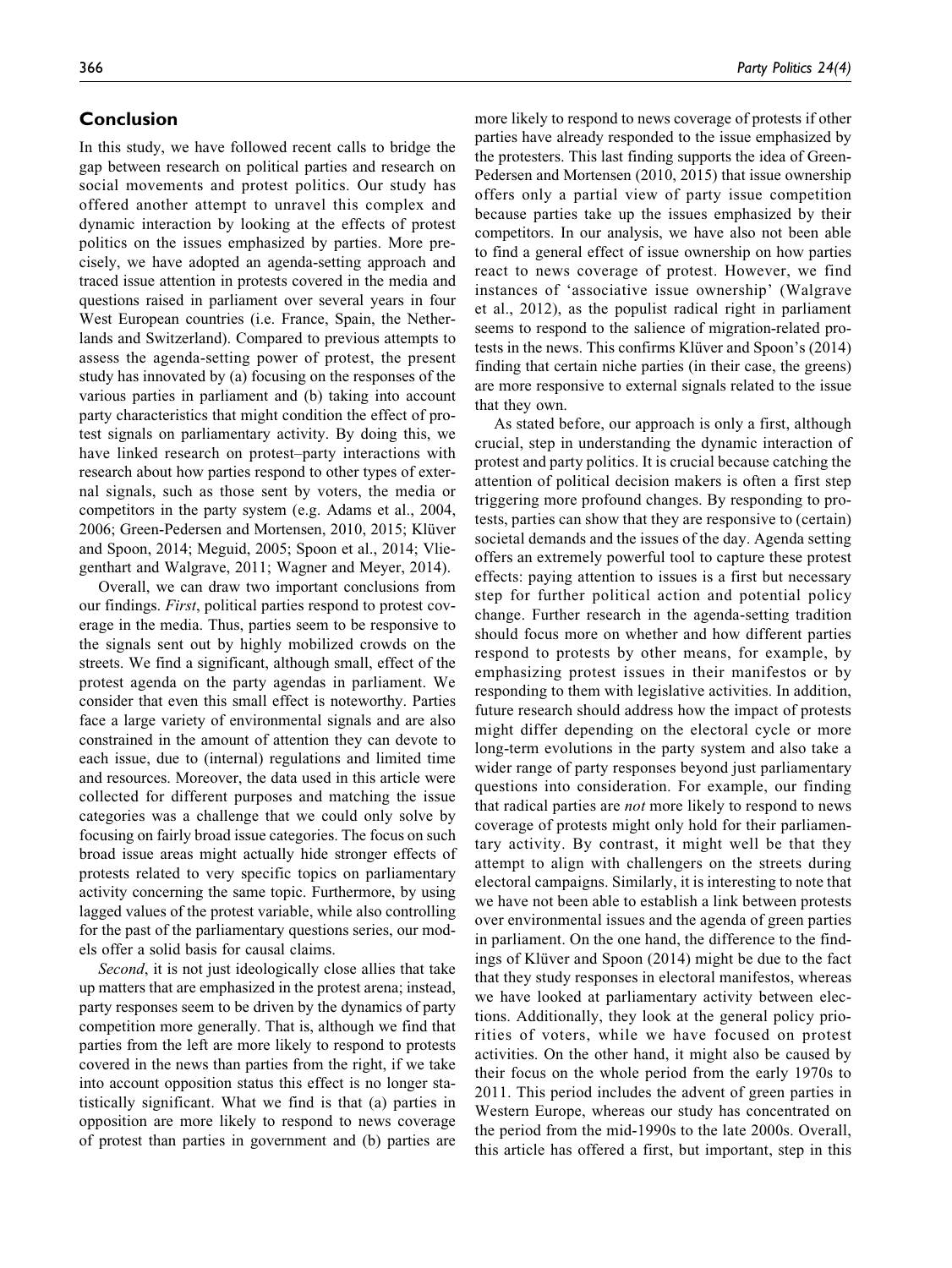quest to understand the contingencies of protest effects on party politics.

#### Acknowledgements

We have presented earlier versions of this manuscript in workshops at the Scuola Normale Superiore in Florence and the University of Geneva. We thank the participants at the two workshops and the anonymous reviewers for their valuable comments. Furthermore, we thank the French, Spanish and Swiss teams in the Comparative Agendas Project for putting the data to our disposal.

#### Declaration of Conflicting Interests

The author(s) declared no potential conflicts of interest with respect to the research, authorship, and/or publication of this article.

#### Funding

The author(s) disclosed receipt of the following financial support for the research, authorship, and/or publication of this article: Swen Hutter gratefully acknowledges funding from the ERC Project 'Political Conflict in Europe in the Shadow of the Great Recession (POLCON)'. The collection of Dutch data was funded by a VENI grant (Project: 'The contingency of media's impact on national parliaments: a comparative study') awarded to Vliegenthart by the Dutch science foundation NWO.

#### Supplemental material

Supplementary material for this article is available online.

#### **Notes**

- 1. However, both accommodative and adversarial responses to claims by challengers might lead to increasing issue attention (Meguid, 2005). Thus, the present article is not about whether parties support the claims of protesters but whether they emphasize the issues addressed in protest politics.
- 2. The only alternative is police archives (e.g. Walgrave and Vliegenthart, 2012). However, police archives are also biased and, most importantly for our research, they are far less comparable (even within a single country) and they often contain very limited information on the issues of the protesters as compared to media reports.
- 3. Practical considerations constrained the data coding in the Netherlands. The sample of 30%, however, is substantial and the total number of coded questions for the Netherlands is comparable with those of the other countries.
- 4. The data set is based on coding of the Monday editions of these newspapers. The choice of Monday editions was dictated by the need to reduce the work of collecting a large number of events over a long period of time and also because the Monday edition covers events during the weekend. Since protest activities tend to be concentrated on weekends, the data set includes a high proportion of all the protests occurring during the period under study. All the events covered in the Monday editions were coded, including those taking place a week before or after

the publication date. This is why around 25% of all the coded events occurred on weekdays.

- 5. The newspapers were chosen with respect to six criteria: continuous publication throughout the research period, daily publication, high quality, comparability with regard to political orientation (none is very conservative or extremely left-wing), coverage of the entire national territory and similar selectivity when reporting on protest events. While the cross-national and longitudinal stability in the patterns of selection bias is still a contested topic, recent studies show that the sampling strategy used here scores well in comparison with more widely encompassing strategies of data collection (see Hutter, 2014b: 147ff; McCarthy et al., 2008). Most importantly, the results show that the national ebbs and flows of protest mobilization in general and of individual issues more specifically are accurately traced with this sampling strategy.
- 6. The rile measure is based on all 57 policy categories in the CMP codebook. It is calculated by subtracting the percentage of 13 'left' categories from the percentage of 13 'right' categories. The other 'neutral' categories are also taken into account as these percentages are based on all categories.
- 7. One could consider party size as a variable of substantial interest that might determine the responsiveness of the party towards protest: the larger the size, the more resources (personnel) the party has to monitor incoming information such as protest activities. Additional analyses suggest that the interaction between party size and protest is positive, but only marginally significant ( $p \le 0.10$ ). Furthermore, excluding party size as a control variable does not substantially change any of the other results (see Table A2 in the Online Appendix for detailed results).

#### References

- Adams J, Clark M, Ezrow L, et al. (2004) Understanding change and stability in party ideologies: do parties respond to public opinion or to past election results? British Journal of Political Science 34(4): 589–610.
- Adams J, Clark M, Ezrow L, et al. (2006) Are niche parties fundamentally different from mainstream parties? The causes and the electoral consequences of Western European parties' policy shifts 1976–1998. American Journal of Political Science 50(3): 513–529.
- Adams J and Somer-Topcu Z (2009) Policy adjustment by parties in response to rival parties' policy shifts: spatial theory and the dynamics of party competition in twenty-five post-war democracies. British Journal of Political Science 39(4): 825–846.
- Baumgartner F and Mahoney C (2005) Social movements, the rise of new issues, and the public agenda. In: Meyer DS, Jennes V and Ingram H (eds) Routing the Opposition: Social Movements, Public Policy, and Democracy. Minneapolis: University of Minnesota Press, pp. 65–86.
- Budge I and Farlie D (1983) Party competition selective emphasis or direct confrontation? An alternative view with data. In: Daalder H and Mair P (eds) Western European Party Systems. Continuity and Change. London: Sage, pp. 267–305.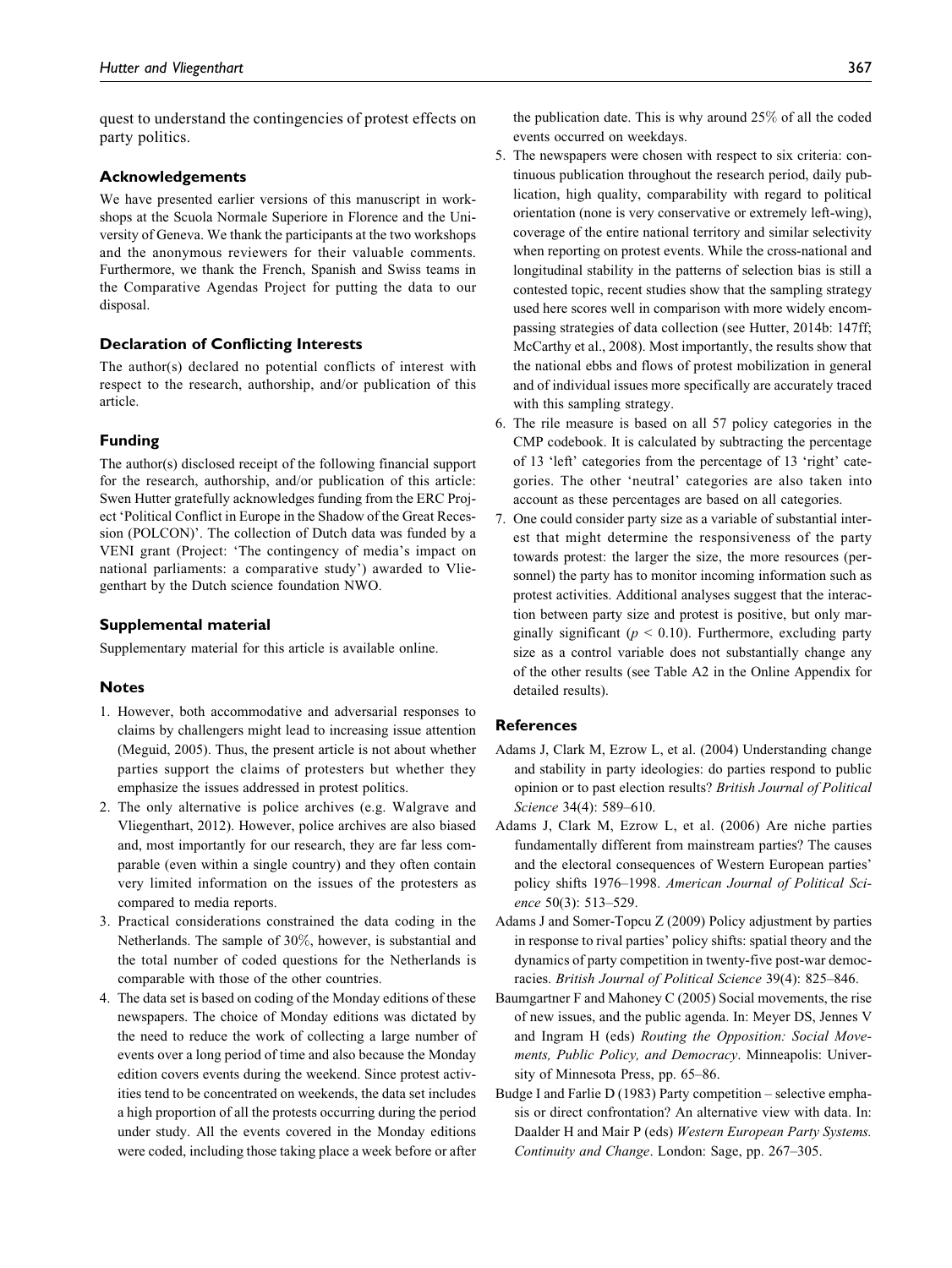- Burnstein P (1999) Social movements and public policy. In: Giugni M, McAdam D and Tilly C (eds) How Social Movements Matter. Minneapolis: University of Minnesota Press, pp. 3–21.
- Burstein P and Freudenberg W (1978) Changing public policy: the impact of public opinion, antiwar demonstrations, and war costs on senate voting on vietnam war motions. American Journal of Sociology 84(1): 99–122.
- Carmines EG and Stimson JA (1993) On the evolution of political issues. In: Riker W (ed.) Agenda Formation. Ann Arbor: University of Michigan Press, pp. 151–168.
- Costain AN and Majstorovic S (1994) Congress social movements and public opinion: multiple origins of women's rights legislation. Political Research Quarterly 47(1): 111–135.
- Dalton R, Van Sickle A and Weldon S (2010) The individualinstitutional nexus of protest behaviour. British Journal of Political Science 40(1): 51–73.
- della Porta D, Fernandez J, Kouki H, et al. (2017) Movement Parties. Cambridge: Polity Press. Available at [https://www.](https://www.wiley.com/en-us/Movement+Parties+Against+Austerity-p-9781509511457) [wiley.com/en-us/Movement+Parties+Against+Austerity-p-](https://www.wiley.com/en-us/Movement+Parties+Against+Austerity-p-9781509511457)[9781509511457](https://www.wiley.com/en-us/Movement+Parties+Against+Austerity-p-9781509511457)
- Dolezal M, Ennser-Jedenastik L, Müller WC, et al. (2014) How parties compete for votes: a test of saliency theory. European Journal of Political Research 53(1): 57–76.
- Earl J, Martin A, McCarthy JD, et al. (2004) The use of newspaper data in the study of collective action. Annual Review of Sociology 30: 65–80.
- Ezrow L, de Vries CE, Steenbergen M, et al. (2011) Mean voter representation and partisan constituency representation: do parties respond to the mean voter position or to their supporters? Party Politics 17(3): 275–301.
- Green-Pedersen C and Mortensen PB (2010) Who sets the agenda and who responds to it in the Danish parliament? A new model of issue competition and agenda-setting. European Journal of Political Research 49(2): 257–281.
- Green-Pedersen C and Mortensen PB (2015) Avoidance and engagement: issue competition in multiparty systems. Political Studies 63(4): 747–764.
- Hutter S (2014a) Protest event analysis and its offspring. In: della Porta D (ed.) Methodological Practices in Social Movement Research. Oxford: Oxford University Press, pp. 335–367.
- Hutter S (2014b) Protesting Culture and Economics in Western Europe: New Cleavages in Left and Right Politics. Minneapolis: University of Minnesota Press.
- Hutter S and Kriesi H (2013) Movements of the left and movements of the right reconsidered. In: van Stekelenburg J, Roggeband CM and Klandermans B (eds) The Future of Social Movement Research. Minneapolis: University of Minnesota Press, pp. 281–298.
- Johnson EW (2008) Social movement size organizational diversity and the making of federal law. Social Forces 86(3): 967–993.
- Johnson EW, Agnone J and McCarthy J (2010) Movement Organizations, Synergistic Tactics and Environmental Public Policy. Social Forces 88(5): 2267–2292.
- King BG, Cornwall M and Dahlin EC (2005) Winning woman suffrage one step at a time: social movements and the logic of the legislative process. Social Forces 83(3): 1211–1234.
- King BG, Bentele KG and Soule SA (2007) Protest and policymaking: explaining fluctuation in congressional attention to rights issues 1960-1986. Social Forces 86(1): 137–163.
- Klingemann HD, Volkens A, Bara J, et al. (2006) Mapping Policy Preferences II. Oxford: Oxford University Press.
- Klüver H and Spoon JJ (2014) Who responds? Voters parties and issue attention. British Journal of Political Science. DOI:10. 1017/S0007123414000313
- Koopmans R (1995) Appendix: the newspaper data. In: Kriesi H, Koopmans R, Duyvendak JW and Giugni M (eds) New Social Movements in Western Europe. Minneapolis: University of Minnesota Press, pp. 253–273.
- Koopmans R (2004) Movements and media: selection processes and evolutionary dynamics in the public sphere. Theory and Society 33(3): 367–391.
- Kriesi H, Grande E, Dolezal M, et al. (2012) Political Conflict in Western Europe. Cambridge: Cambridge University Press.
- Kriesi H, Koopmans R, Duyvendak JW, et al. (1995) New Social Movements in Western Europe. Minneapolis: University of Minnesota Press.
- Lohmann S (1993) A signalling model of informative and manipulative political action. American Political Science Review 87(2): 319–333.
- Maguire D (1995) Opposition movements and opposition parties: equal partners or dependent relations in the struggle for power and reform? In: Jenkins JC and Klandermans B (eds) The Politics of Social Protest. Minneapolis: University of Minnesota Press, pp. 99–112.
- March L and Mudde C (2005) What's left of the Radical left? The European radical left after 1989: decline and mutation. Comparative European Politics 3: 23–49.
- McAdam D and Su Y (2002) The war at home: antiwar protests and congressional voting 1965 to 1973. American Sociological Review 67(5): 396–721.
- McAdam D and Tarrow S (2010) Ballots and barricades: on the reciprocal relationship between elections and social movements. Perspectives on Politics 8(2): 529–542.
- McAdam D and Tarrow S (2013) Social movements and elections: toward a broader understanding of the political context of contention. In: van Stekelenburg J, Roggeband CM and Klandermans B (eds) The Future of Social Movement Research. Minneapolis: University of Minnesota Press, pp. 325–346.
- McCarthy J, Titarenko L, McPhail C, et al. (2008) Assessing stability in the patterns of selection bias in newspaper coverage of protest during the transition from communism in Belarus. Mobilization 13(2): 127–146.
- Meguid BM (2005) Competition between unequals: the role of mainstream party strategy in niche party success. American Political Science Review 99(3): 347–359.
- Mudde C (2007) Populist Radical Right Parties in Europe. Cambridge: Cambridge University Press.